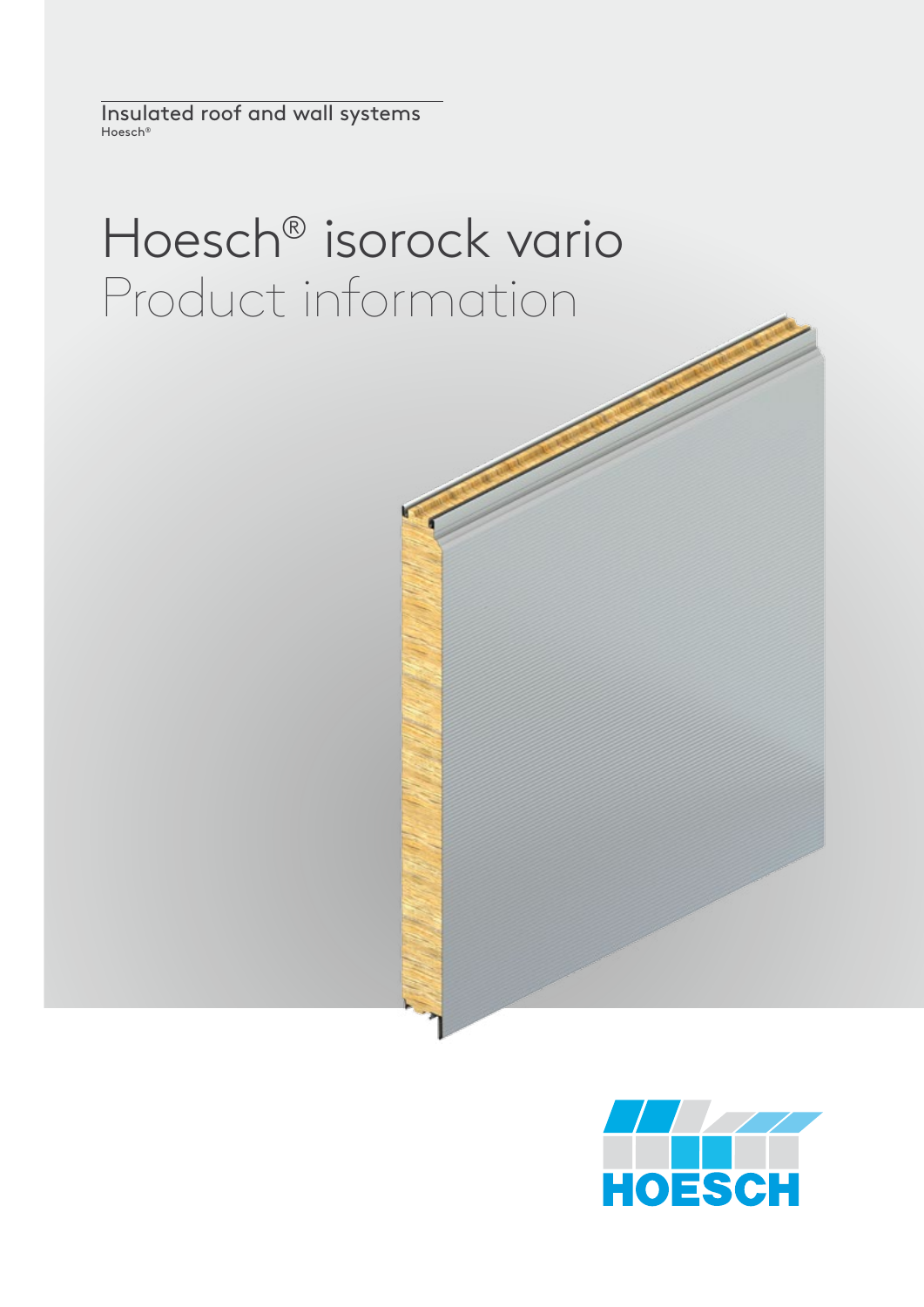# Technical Information

# Description

The wall panel system with mineral wool insulation core and secret fixing. It is sets new standards for fire protection in façade design.

#### Application

- Quality product of the Hoesch<sup>®</sup> brand
- Combines safety and design
- $\blacksquare$  Can be combined with the Hoesch® isowand vario without any problems
- O Variety of colours and profiles practical HOESCH micro 8 mm profiling possible
- FM approval class FM 4880 and FM 4881



# Dimensions, Dead load & Insulation performance

| Module [mm]                                   |                                         | 1.000            |                  |      |      |      |      |      |
|-----------------------------------------------|-----------------------------------------|------------------|------------------|------|------|------|------|------|
| Element thickness [mm]                        |                                         | $80*$            | 100 <sub>o</sub> | 120  | 140  | 150  | 175  | 200  |
| Dead load [kg/m <sup>2</sup> ]**              | Type S1                                 | 19.1             | 21.1             | 23.1 | 25.1 | 26.1 | 28.6 | 31.1 |
|                                               | Type S2                                 | 21.8             | 24.5             | 27.2 | 29.9 | 31.2 | 34.6 | 37.9 |
| U [W/m <sup>2</sup> K] acc. to EN ISO 10211-2 | Type S1 ( $\lambda_{p}$ = 0.043 [W/mK]) | 0.53             | 0.42             | 0.35 | 0.30 | 0.28 | 0.24 | 0.21 |
|                                               | Type S2 $(\lambda_0 = 0.047$ [W/mK])    | 0.60             | 0.47             | 0.39 | 0.34 | 0.31 | 0.27 | 0.24 |
| U [W/m <sup>2</sup> K] acc. to EN ISO 6946    | Type S1 ( $\lambda_{p}$ = 0.043 [W/mK]) | 0.48             | 0.39             | 0.33 | 0.28 | 0.26 | 0.23 | 0.20 |
|                                               | Type S2 $(\lambda_n = 0.047$ [W/mK])    | 0.54             | 0.44             | 0.37 | 0.32 | 0.30 | 0.26 | 0.23 |
| $R_{w}$ [dB]                                  |                                         | 32               |                  |      |      |      |      |      |
| Standard/Max. production length [m]           |                                         | 13.50/on request |                  |      |      |      |      |      |

\* max. production length 9.0 m

\*\* valid for standard cover thickness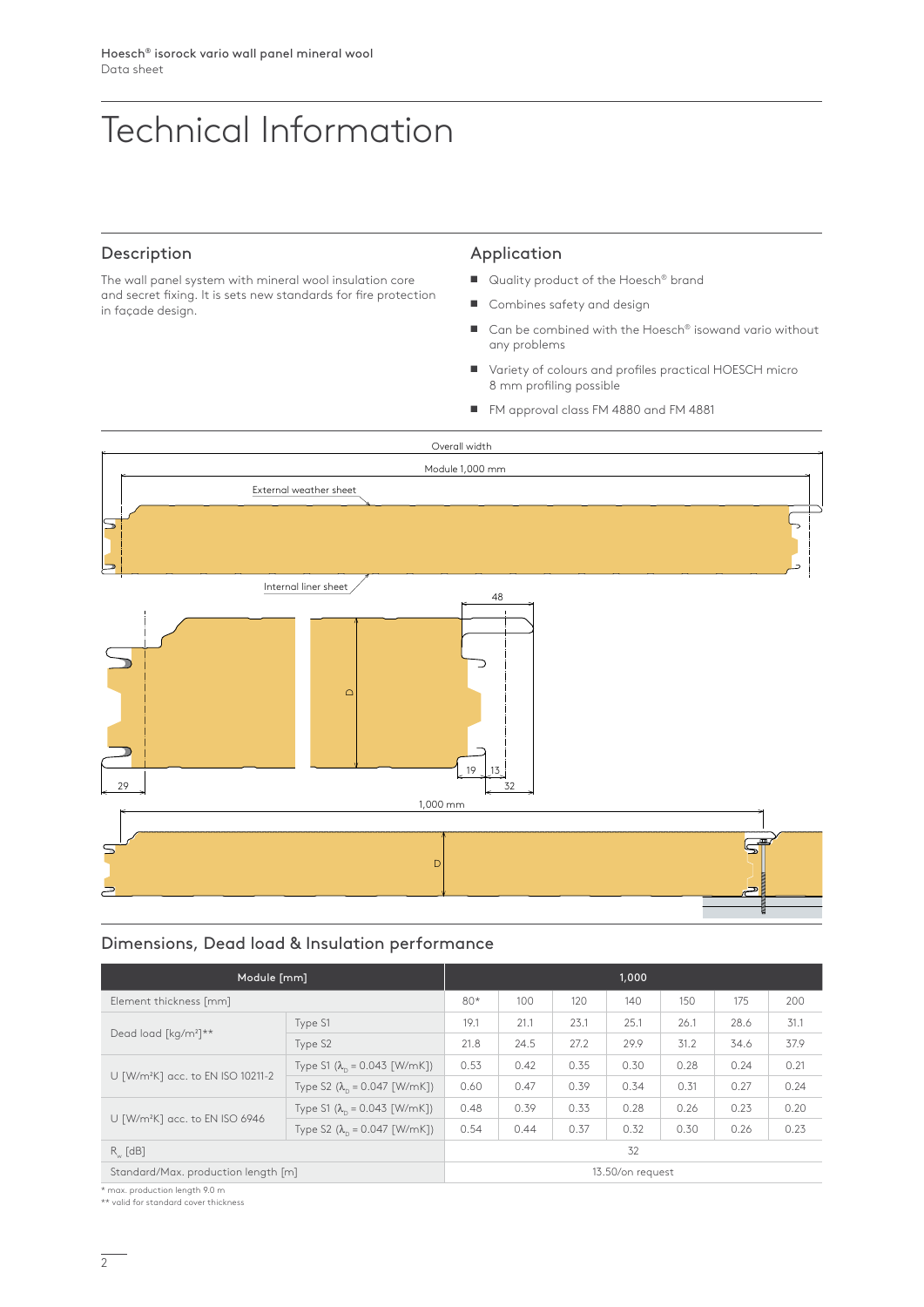# Insulation core

K-Roc® Mineral wool

#### Sealing tapes

The Hoesch® isorock vario is fitted in the factory with two sealing tapes, that seal against convection and condensation water

#### Fire protection



In terms of reaction to fire, Hoesch® isorock vario has been tested according to national technical regulations and standards.

Reaction to fire

A2-s1,d0 according to EN 13501-1

#### Fire resistance

The current fire resistance classes can be found on the Internet at: www.hoesch-bau.com

#### FM approval standard

FM 4880 and FM 4881

#### **Tolerances**

All materials used comply with the technical regulations and standards. Limit dimensions correspond to the tolerance dimensions of DIN EN 14509 – Appendix D.

#### Steel

#### Substrate

Surface-treated steel with a Z275 zinc layer as per DIN EN 10346 for the Polyester, Spectrum™, PVDF coating systems.

#### Steel sheet thicknesses

| Type           | External $(t_{\text{nom1}})$<br>[mm] | Internal $(t_{\text{nom}})$<br>[mm] |
|----------------|--------------------------------------|-------------------------------------|
| S1             | $0.75*$<br>0.60                      | $0.60*$<br>0.75                     |
| S <sub>2</sub> | 0.60<br>$0.75*$                      | $0.60*$<br>0.75                     |

\* Standard steel sheet thickness

# Technical regulation

The product fulfils the requirements of the European sandwich standard EN 14509:2013 Self-supporting doubleskin metal-faced insulating panels – Factory made products – Specifications.

# **Quality**

Kingspan insulated roof & wall systems are manufactured from high quality raw materials under constant quality control in state-of-the-art production facilities. They meet the requirements of ISO 9001:2015 and EN ISO 14001:2015.

# **Warranty**

Kingspan offers a project-specific warranty on the organic coatings.

# Packaging & transport

The values listed in the table are to be taken as guideline. The values are reduced for exceptionally long delivery lengths. The maximum package height is 1,100 mm. The values in the table relate to element lengths of 8 m.

The maximum weight is approx. 3,000 kg.

| Number of elements | Element thickness [mm] | 80 | $100 +$ | $120 \mid 140 \mid$ | 150 | 175 |  |
|--------------------|------------------------|----|---------|---------------------|-----|-----|--|
|                    | per package            |    |         |                     |     |     |  |

# Delivery

Elements are delivered directly to the construction site using HGVs, unless something different is agreed. The customer or installer is responsible for unloading, and this must be ensured by the customer.

# Installation

When laying the elements, the "Guideline for planning and implementing roof, wall, and ceiling constructions made from metal profiled sheeting" of the IFBS must be complied with.

We would like to point out that for structural reasons the the use of load distribution plates may be necessary when installing this wall element. In this case, original Kingspan load distribution plates are to be used for concealed fixing. Only these comply with quality guidelines in accordance with the relevant approval, are subject to external monitoring and are the basis for warranty.

# Organic coating systems

External steel sheets

- Standard Polyester  $(25 \mu m)$  PES
- Spectrum™ (50 μm)

Internal steel sheets

- $\blacksquare$  Thin film coating (15 μm) DU (KID)
- Standard Polyester  $(25 \mu m)$  PES
- $\blacksquare$  Foodsafe (150 µm) use in food processing operations and buildings with heightened hygienic requirements.

Other coating systems for the outer and inner top coat are available on request. Further information can be found in our brochure on Colors & Coatings brochure.

For details, please also contact the Kingspan-contact person.